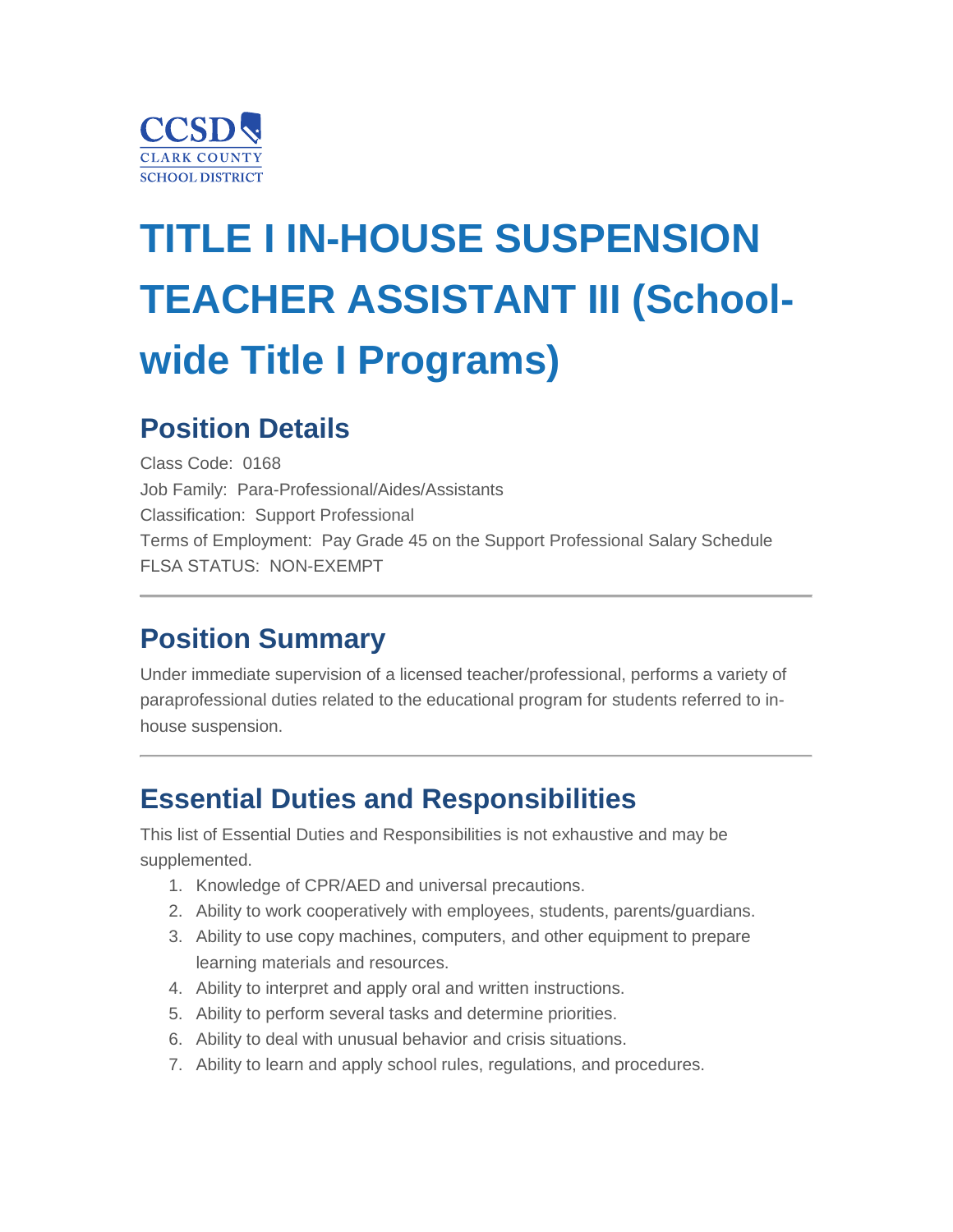- 8. Ability to assist in enforcing safety rules, standards of courtesy and behavior expected of students.
- 9. Ability to maintain confidentiality.
- 10. Ability to complete routine records.
- 11. Ability to recognize and report hazards and apply safe work methods.
- 12. Possess physical and mental stamina commensurate with the responsibility of the position.

### **Distinguishing Characteristics**

Involves tasks directly associated with assisting licensed teachers/professionals in the in-house suspension program of a school.

# **Knowledge, Skills, and Abilities (Position Expectations)**

- 1. Knowledge of CPR/AED and universal precautions.
- 2. Ability to work cooperatively with employees, students, parents/guardians.
- 3. Ability to use copy machines, computers, and other equipment to prepare learning materials and resources.
- 4. Ability to interpret and apply oral and written instructions.
- 5. Ability to perform several tasks and determine priorities.
- 6. Ability to deal with unusual behavior and crisis situations.
- 7. Ability to learn and apply school rules, regulations, and procedures.
- 8. Ability to assist in enforcing safety rules, standards of courtesy and behavior expected of students.
- 9. Ability to maintain confidentiality.
- 10. Ability to complete routine records.
- 11. Ability to recognize and report hazards and apply safe work methods.
- 12. Possess physical and mental stamina commensurate with the responsibility of the position.

### **Position Requirements**

#### **Education, Training, and Experience**

 1. High school graduation or other equivalent (i.e., General Educational Development (GED), foreign equivalency, etc.).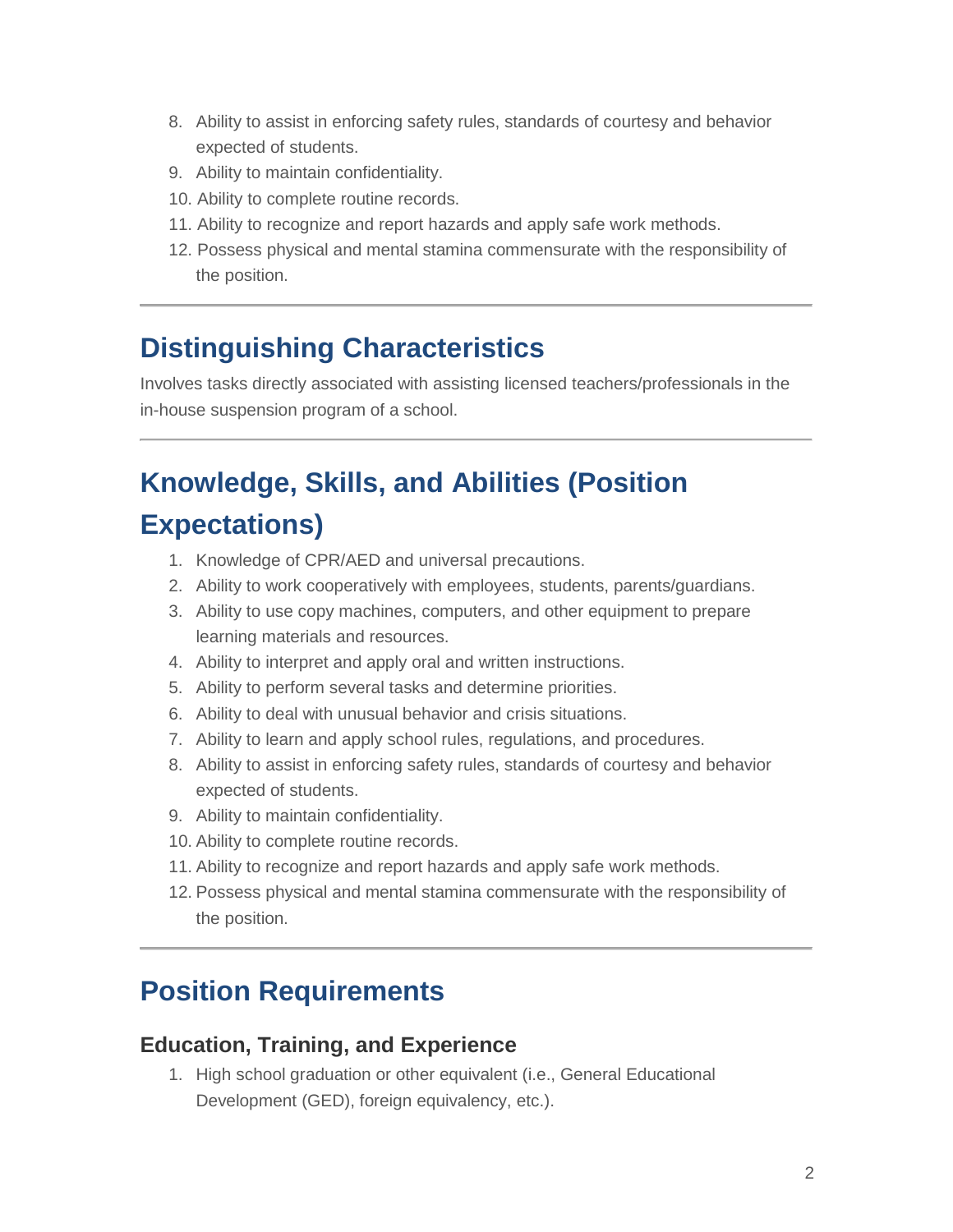- 2. Experience working with children.
- 3. Minimum of 48 credit hours from an accredited college or university or a passing score on the Educational Testing Service (ETS) para-pro assessment.

#### **Licenses and Certifications**

Current Cardiopulmonary Resuscitation (CPR)/Automated External Defibrillator (AED) certificate from the American Heart Association, American Red Cross, or other similar organization. Certification must be maintained for the duration of the assignment. Certification training must be in-person and include a hands-on component. Online courses will not be accepted. A copy of the front and back of the CPR/AED certificate must be uploaded into the application.

### **Preferred Qualifications**

None Specified.

### **Document(s) Required at Time of Application**

- 1. High school transcript or other equivalent (i.e., GED, foreign equivalency, etc.).
- 2. College transcript(s).
- 3. Current Cardio-Pulmonary Resuscitation/Automatic External Defibrillator certificate as indicated above. A copy of the front and back of the CPR/AED certificate must be uploaded into the application.
- 4. Specific documented evidence of training and experience to satisfy qualifications.

### **Examples of Assigned Work Areas**

Clark County School District schools (i.e. health offices, playgrounds, cafeterias, classrooms, locker rooms), etc.

## **Work Environment**

#### **Strength**

Sedentary to heavy - exert force of 10-100 lbs., occasionally/ frequently/constantly.

### **Physical Demand**

Frequent sitting, standing, walking, pushing, pulling, carrying, crawling, stooping, kneeling, crouching, reaching, handling, repetitive fine motor activities, climbing, and balancing . Mobility to work in a typical office setting and use standard office equipment.